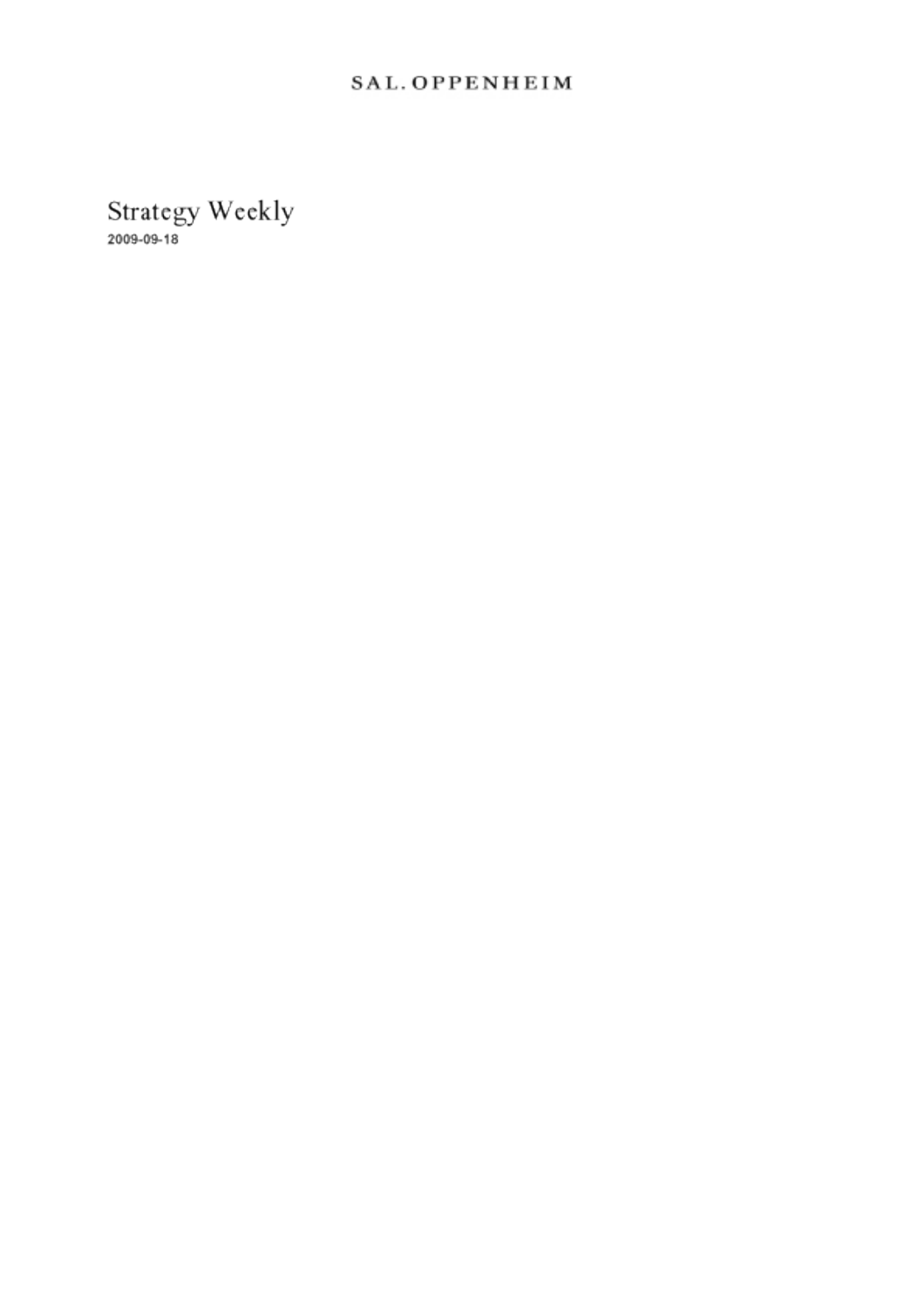## **German election: Uncertainty has risen – but CDU/FDP still remains our base scenario**

Polls still more in favor of CDU/FDP, however election exchanges bet on grand coalition

Five polls have been published this week after Sunday's TV debate between chancellor Merkel and SPD's frontrunner Steinmeier: four are still showing the CDU/FDP has a 2-4 pp lead on the SPD/Greens/Left. Yesterday's Emnid poll showed both blocs on par at 48% for the first time. However a major shift took place in the electronic election exchange ("pro:kons Wahlfieber" at [http://www.prokons.de/](http://www.prokons.de/prognose)  [prognose\)](http://www.prokons.de/prognose): Right now investors on this trading platform regard a continuation of the grand coalition between CDU and SPD as more likely than a CDU/FDP coalition. In late August there had been a significant majority expecting CDU/FDP. After the regional elections in three federal states, which showed a surprisingly strong Left party in all three regions, the likelihood of a CDU/FDP government dropped sharply. After the boring TV debate with a very cautious Ms Merkel, who did not push aggressively for a change of government, the grand coalition had been regarded as the most likely outcome.

Utilities underperformed as investors increasingly expect no change in government

This shift in perception had been played as well by investors. The prime candidates to look at are German utilities, as they are ready to gain most from a CDU/FDP government due to the extension of the nuclear power plants' lifetime. Both RWE and E.ON basically started to underperform not only versus stock markets but peers as well, after the regional elections in late August. (The charts show some gaps as the time series is based on calendar days, not trading days.)

It is certainly possible that the upcoming polls may add to the uncertainty; thus investors may not change their perception in the very short term – and German utilities may continue to underperform in that time. However, we regard this as a trading opportunity as we still expect a CDU/FDP government in the end.







Source: Thomson Financial Datastream Source: Thomson Financial Datastream, pro:kons Wahlfieber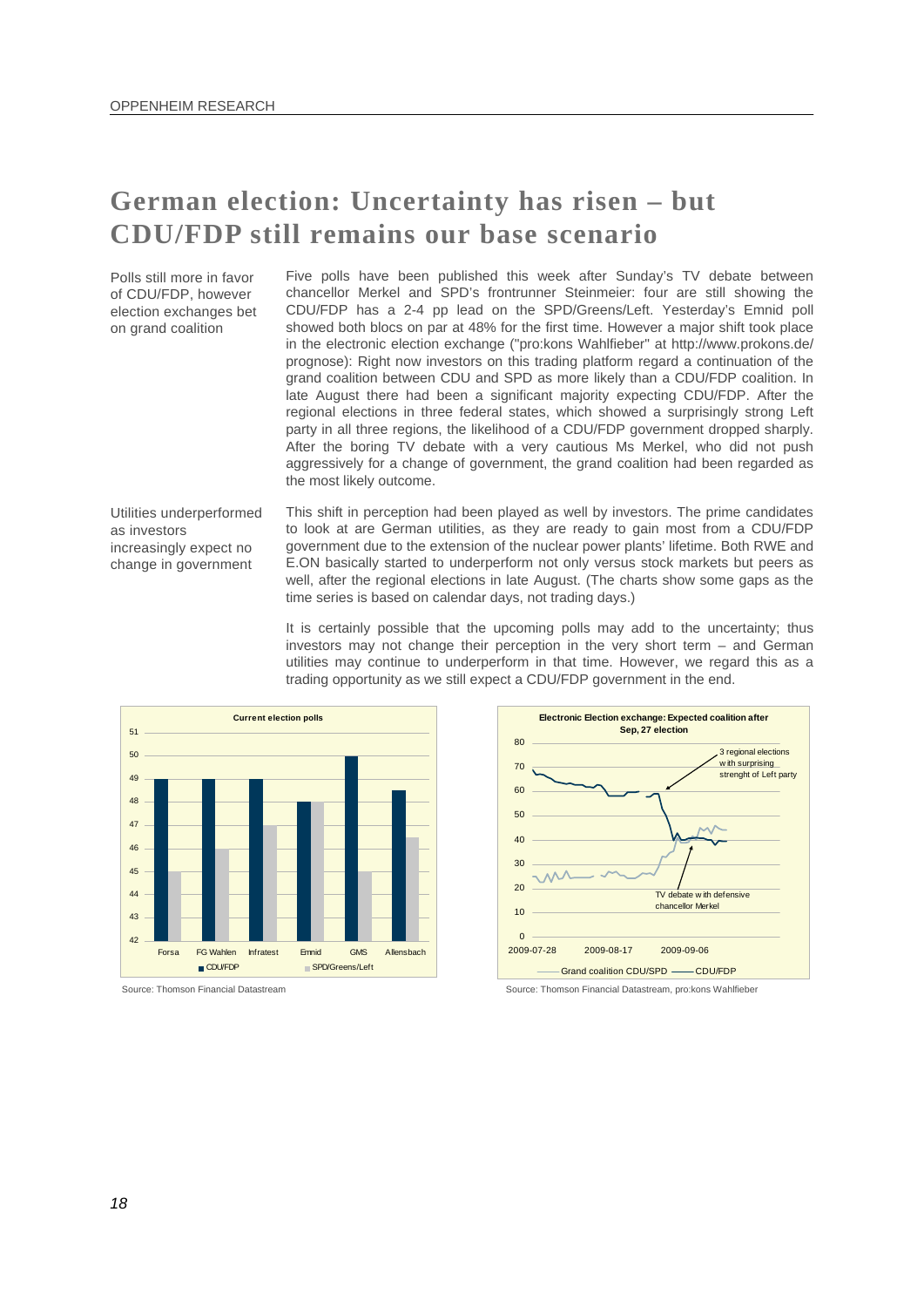

Source: Thomson Financial Datastream, pro:kons Wahlfieber Source: Thomson Financial Datastream, pro:kons Wahlfieber



Source: Thomson Financial Datastream, pro:kons Wahlfieber Source: Thomson Financial Datastream, pro:kons Wahlfieber

Overhang mandates in favor of CDU are the





One has to dig a little bit under the surface of the German election law to understand our view. The key points are the so-called overhang mandates, which are deeply rooted in the specifics of the German election law and which should guarantee a majority of CDU and SPD in the end under current circumstances. German voters have two votes. The first vote decides which politician gains the constituency. Half of seats in the lower house stem from the direct wins due to the first vote. However, the second vote is the key vote on the party list and decides  $-$  in principle  $-$  how many seats a party has in the lower house (Bundestag). The polls in Germany, which are shown in the chart, only ask about the second vote.

In general, the seats in the lower houses are distributed according to the share in the second vote. At the federal election, however, there is an important exception: so called overhang mandates, which occur when a party wins more seats directly (first vote) in a federal state than it should have according to its share in the second vote. And this is exactly what will most likely happen, particularly in CDU/CSU strongholds Baden-Wuerttemberg, Bavaria and Saxony. In these states it is possible that CDU and its sister party CSU in Bavaria wins all constituencies. According to German election law, a seat which is won directly by a politician remains in his or her party (if the party exceeds the 5% threshold in the second vote). This is the case even if , let's

key